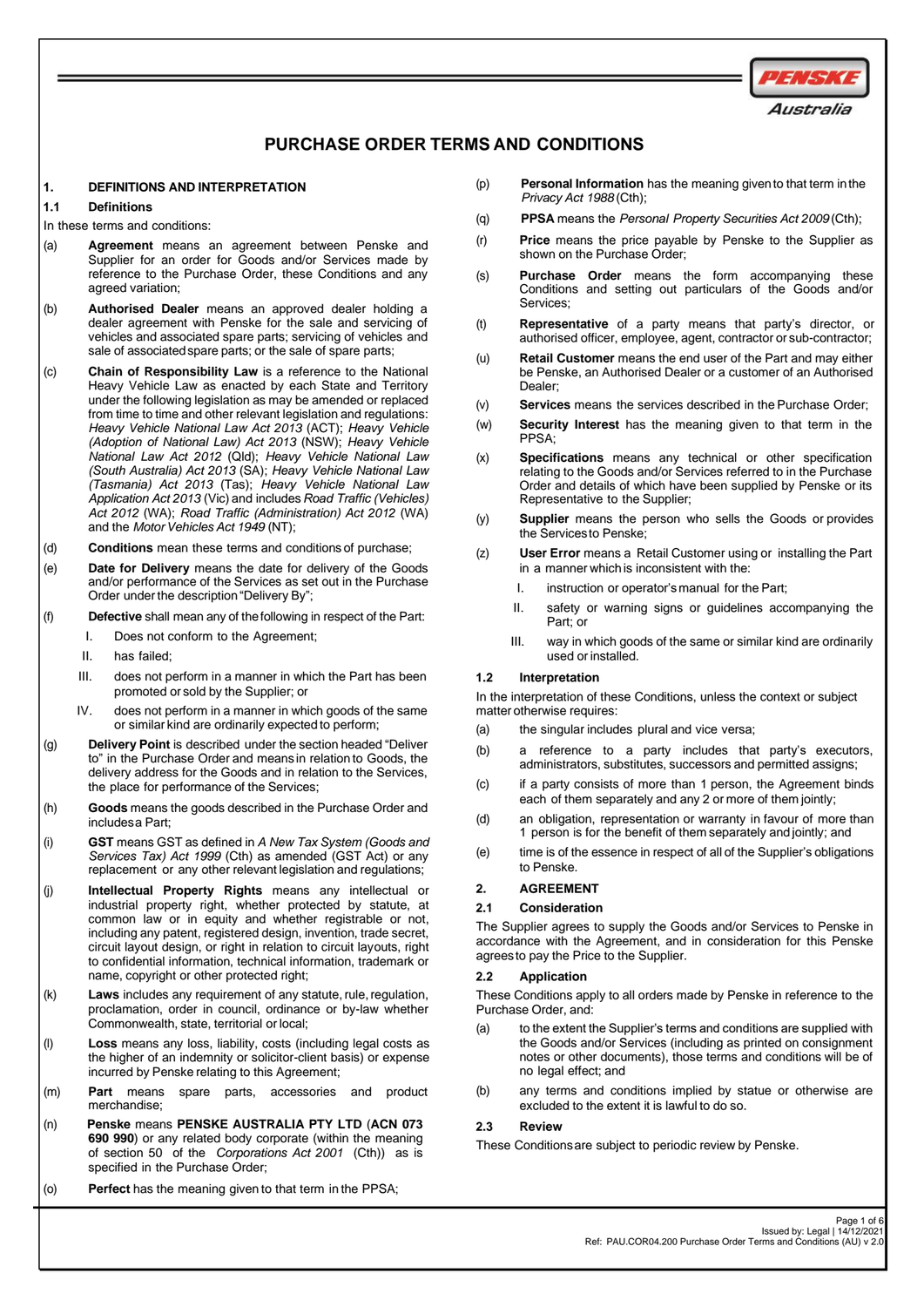### **3. BINDING TERMS AND CONDITIONS**

### **3.1 Entire Agreement**

The entire Agreement between Penske and the Supplier for the purchase of the Goods and/or Services by Penske from the Supplieris constituted by:

- (a) these Conditions:
- (b) any other terms and conditions (including Specifications) incorporated in the Purchase Order;
- (c) any other terms and conditions (including Specifications) incorporated in an order for Goods and/or Services (where the order makes reference to the Purchase Order);
- (d) any other terms and conditions which are imposed by law and which cannot be excluded; and
- (e) any agreed written variation.

# **3.2 Precedence**

Unless there is a signed contract between Penske and Supplier in relation to the supply of the Goods and/or Services, these Conditions shall apply to all contracts for the purchase of Goods and/or Services by Penske from the Supplier to the exclusion of any other terms and conditions or any other materials which the Supplier may purport to apply or which are endorsed upon any correspondence or documents issued by the Supplier, irrespective of their date of communication to Penske. The Supplier may not rely on any representations by Penske that are not included in the Agreement.

# **3.3 Acceptance**

Acceptance of an order for Goods and/or Services made by Penske by reference to the Purchase Order will occur on the earlier of:

- (a) the Supplier's written acceptance being received by Penske; or
- (b) 2 business days after the Purchase Order is sent by Penske to the Supplier,

and will constitute acceptance of these Conditions by the Supplier.

# **4. PRICE**

### **4.1 Price of Goods and/or Services supplied**

The Price specified in the Purchase Order is fixed, and is not subject to increase. The price includesall costsof testing, inspection, labelling, packing and freight, customs duty, applicable taxes (including any consumption taxes such as Value Added Tax) and delivery to and offloading at the Delivery Point as specified in the Purchase Order.

# **4.2 GST**

The Price at which the Goods and/or Services are provided by the Supplier to Penske includes (unless otherwise stated or agreed in writing) GST, if applicable.

# **4.3 Freight**

Unless otherwise stated or agreed in writing, the Supplier is responsible for freight and delivery of the Goods and/or Services to the Delivery Point as specified in the Purchase Order.

# **5. Payment**

# **5.1 Payment Terms**

Payment for Goods and/or Services supplied by the Supplier to Penske will be tendered 30 days from the last day of the month of the date of receipt by Penske of a correctly rendered invoice or acceptance of the Goods and/or Services by Penske, whichever is the later.

# **5.2 Invoices**

The Supplier must provide Penske with a GST compliant tax invoice for the Goods and/or Services provided under this Agreement. Each invoice must include:

- (a) a reference to the Purchase Order number;
- (b) a reference to the item number;
- (c) a detailed description of the delivered Goods or performed Services (including sizes, quantities, weight, unit and price);

(d) the Price relating to the Goods and/or Services, broken down to reflect the same Price componentson the Purchase Order;

# and

(e) the amount of any applicable GST.

Penske will accept no liability whatsoever for invoices which do not bear such information.

# **5.3 Partly paid Goods**

The Supplier grants Penske a charge over all amounts paid by Penske under this Purchase Order to secure performance of the Supplier's obligations under the Agreement including without limitation the delivery of the Goods.

### **5.4 PPSA**

If Penske determines that this Agreement (or any transaction in connection with it) is or contains a Security Interest, the Supplier acknowledges that Penske will be entitled to Perfect such Security Interest by registration on the Personal Property Securities Register. The Supplier agrees, to do all acts, matters and things (including, but not limited to, waiving any entitlement under the PPSA regarding notices) necessary to ensure Penske holds a Security Interest which is valid, enforceable and Perfected under the PPSA. A failure by the Supplier to comply with this clause constitutes a breach of an essential term of this Agreement. Any cost associated with Perfecting the SecurityInterest shall be to the Supplier'saccount.

### **6. DELIVERY AND PERFORMANCE**

### **6.1 Delivery of Goods**

The Goods must be received on the Date for Delivery and at the Delivery Point specified in the Purchaser Order. If the Supplier fails to meet any such delivery date, Penske may, without limiting its other rights and remedies, cancel all or part of the Purchase Order. If Penske has paid a deposit, the Supplier must refund the deposit in full to Penske.

### **6.2 Performance of Services**

- (a) The Supplier must ensure that the Services are performed at the Delivery Point on the Date for Delivery. Should any change in the Date for Delivery (or dates) be proposed by the Supplier for any reason, immediate written notice must be given to Penske who may in its absolute discretion, accept or reject such proposal.
- (b) If Penske rejects a proposal to change the Date for Delivery and the Supplier fails to deliver on the Date for Delivery,Penske may by written notice to the Supplier, terminate this Agreement or the agreement to supply particular Services under a Purchase Order.

# **7. TITLE AND RISK**

# **7.1 Title in Goods**

Property in the Goods passes to Penske on delivery of the Goods by the Supplier.

# **7.2 Risk**

The Supplier bears all risks of loss and damage to the Goods until final acceptance by Penske in accordance with clause [7.4.](#page-1-0)

# **7.3 Final inspection and acceptance**

Notwithstanding any prior inspections, usage or payments, all Goods shall be subject to:

- (a) final inspection which may include measurement, testing or examination; and
- (b) acceptance at Penske's facility within a reasonable time (but not more than 90 days) afterreceipt of the Goods.

### <span id="page-1-0"></span>**7.4 Date of acceptance**

Acceptance of the Goods by Penske will occur on the date upon which Penske notifies the Supplier in writing of acceptance.

### **7.5 Rejected Goods and/or Services**

Penske may, within 90 days of delivery of the Goods and/or Services at the Delivery Point or if applicable, an Authorised Dealer's premises (whichever is the later), reject any Goods which do not comply strictly with the Agreement. Once the Goods are rejected, Penske, in its sole discretion, may require: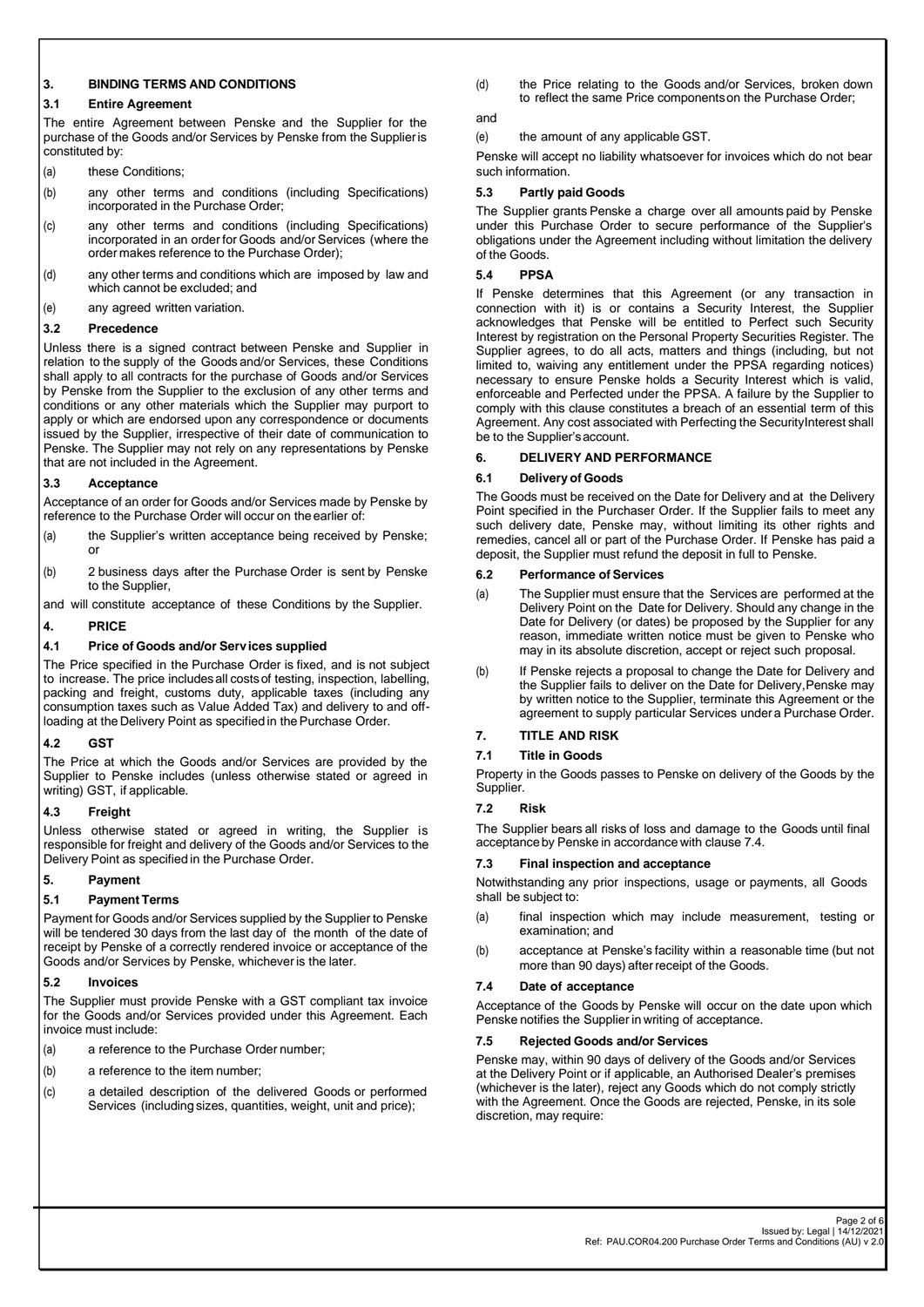- (a) in the case of either Goods and/or Services, the Supplier to refund any payment within 7 days; or
- (b) in the case of Goods, replacement of the Goods to Penske's satisfaction; or
- (c) in the case of Services, the re-supply of the Services.

Title and risk in the rejected Goods immediately re-vests in the Supplier. The Supplier is liable for all Loss incurred by Penske due to the rejection of the Goods and/or Services. The Supplier must, at its cost, remove from the rejected Goods any of Penske's intellectual property or any other distinguishing features such as name or symbols.

# **7.6 No Waiver**

Penske's acceptance does not waive rights. If Penske accepts any Goods and/or Services, this does not extinguish any of Penske's rights if the Goods and/or Services do not comply with a term of the Agreement.

# **8. SUPPLIER WARRANTIES**

# **8.1 Warranties relating to Goods**

- The Supplier warrants that the Goods:
- (a) are safe and free from risk to health and safety;
- (b) are compliant with all relevant Laws;
- (c) are and will remain free from any Security Interest or any other security, charge or encumbrance;
- (d) are free from all defects or faults;
- (e) are of acceptable quality;
- (f) are clearly and durably labelled identifying the Goods and including any appropriate andcorrect warning and instructions;
- (g) are fit for the purpose for which purchased (as communicated by Penske before the Purchase Order or as should be reasonably understood by the Supplier of the Goods who is experienced in such technical and specific matters relating to the Goods and the purpose they are intended for);
- (h) match the description and the Specifications referred to in the Purchase Order;
- (i) comply with any representations, descriptions, samples or other specifications (including the Specifications) including quality, function, performance or design;
- (j) comply with all legislation, regulations and other governmental requirements in Australia relating to the Goods including those relating to manufacturing, packaging, labelling and transportation; and
- (k) include any applicable Supplier's warranty that passes to the consumer from Penske without liability to Penske.

# **8.2 Warranties relating to Serv ices**

The Supplier warrants that the Services: are provided with due care and skill, with the same or higher level of care and skill as would reasonably be expected of a person qualified and experienced in the supply of the same or similar Services, taking all necessary care to avoid Loss or damage.

# **8.3 Supplier's Indemnities**

The Supplier must indemnify Penske against any Loss incurred by Penske concerning a breach of warranty, representation or term of the Agreement.

# <span id="page-2-0"></span>**9. DEFECTIVE PARTS**

Notwithstanding any other clause in these Conditions, all Parts supplied by the Supplier to Penske are accompanied by an express product warranty which is valid for at least 12 months from the date the Part is first sold to a Retail Customer. The product warranty will be available if the Part is Defective. The product warranty on a Part provides that Penske will be entitled to reimbursement of the following from the Supplier:

- (a) cost of the replacement Part;
- (b) handling charges equivalent to 25% of the cost of the replacement Part; and
- (c) actual labour costs associated with the diagnosis, removal and

testing of the Defective Part and fitment of the replacement Part.

If requested by the Supplier, Penske must provide to the Supplier reasonable documentation in support of the replacement cost and labour costsclaimed by Penske.

If User Error of the Part has occurred, the product warranty will not be available to Penske but the Supplier must provide prompt notice of rejection to Penske's product warranty claim and detail the reasons for such rejection.

# **10. LIQUIDATED DAMAGES**

The Supplier acknowledges that time is of the essence in effecting delivery of the Goods and in performing the Services.

If delivery of the Goods or performance of the Services is delayed for more than 7 days, Penske may, in addition to any other rights it has under this Agreement, with immediate effect by notifying the Supplier, deduct from the Price or recover from the Supplier as liquidated damages and not as a penalty an amount that is 0.15% of the Price per day of delay, until the earlier of:

- (a) the date of delivery of the Goods or performance of the Services; or
- (b) the date that the Agreement is terminated.

The parties acknowledge that the damages referred to in this clause represents a genuine pre-estimate of the loss and damage Penske is reasonably expected to suffer as a result of such delivery delays.

# <span id="page-2-1"></span>**11. INTELLECTUAL PROPERTY RIGHTS**

- (a) The Supplier warrants that the Goods and Services, and Penske's reasonably foreseeable use of them will not infringe the Intellectual Property Rights of any person. The Supplier indemnifies Penske against breach of this warranty.
- (b) Penske will own all Intellectual Property Rights arising from performance of the Services. The Supplier assigns such rights to Penske and agrees to execute any document reasonably required by Penske to evidence or perfect such ownership.
- (c) The Supplier grants Penske a licence of all Intellectual Property Rights owned by the Supplier and not assigned under clause 11(b) to enable it to use, modify, maintain and repair the Goods and/or enjoy the benefit of the Services.

# **12. CONFIDENTIALITY**

The Supplier must ensure that its Representatives keep confidential all information supplied by Penske or relating to this Agreement (**Information**), and not use or disclose that information except to fulfill its obligations under this Agreement. The Information supplied remains the property of Penske and the Supplier must not disclose the Information without prior written consent of Penske.

This clause does not apply to Information which is lawfully obtained from a third party, is public knowledge, is already known or is otherwise independently developed by Representatives of the Supplier who have not been exposed to the Information.

# **13. WORK ON THE PURCHASER'S PREMISES**

If any Services are to be performed on Penske's premises, the Supplier must comply with all applicable Laws and all of Penske's then current policies and procedures including, without limitation, Penske's then current safety and other applicable policies. The Supplier shall provide Penske with a complete list of all chemicals, hazardous materials, and ingredients in the composition of goods used in the performance of the Services and a copy of the material safety data sheet for such chemicals and hazardous materials. The submission of such list by the Supplier shall not relieve the Supplier of exclusive responsibility for the safe transportation, use, storage and disposal of such materials prior to acceptance by Penske. All chemicals and hazardous materials brought by the Supplier to Penske's premises shall bear a label stating the identity of the chemical of material and the hazards associated therewith.

# **14. INDEMNITY AND RELEASE**

Notwithstanding clause [9,](#page-2-0) the Supplier indemnifies Penske, its affiliated companies, and their Representatives, successors, and assigns and holds them harmless from and against any and all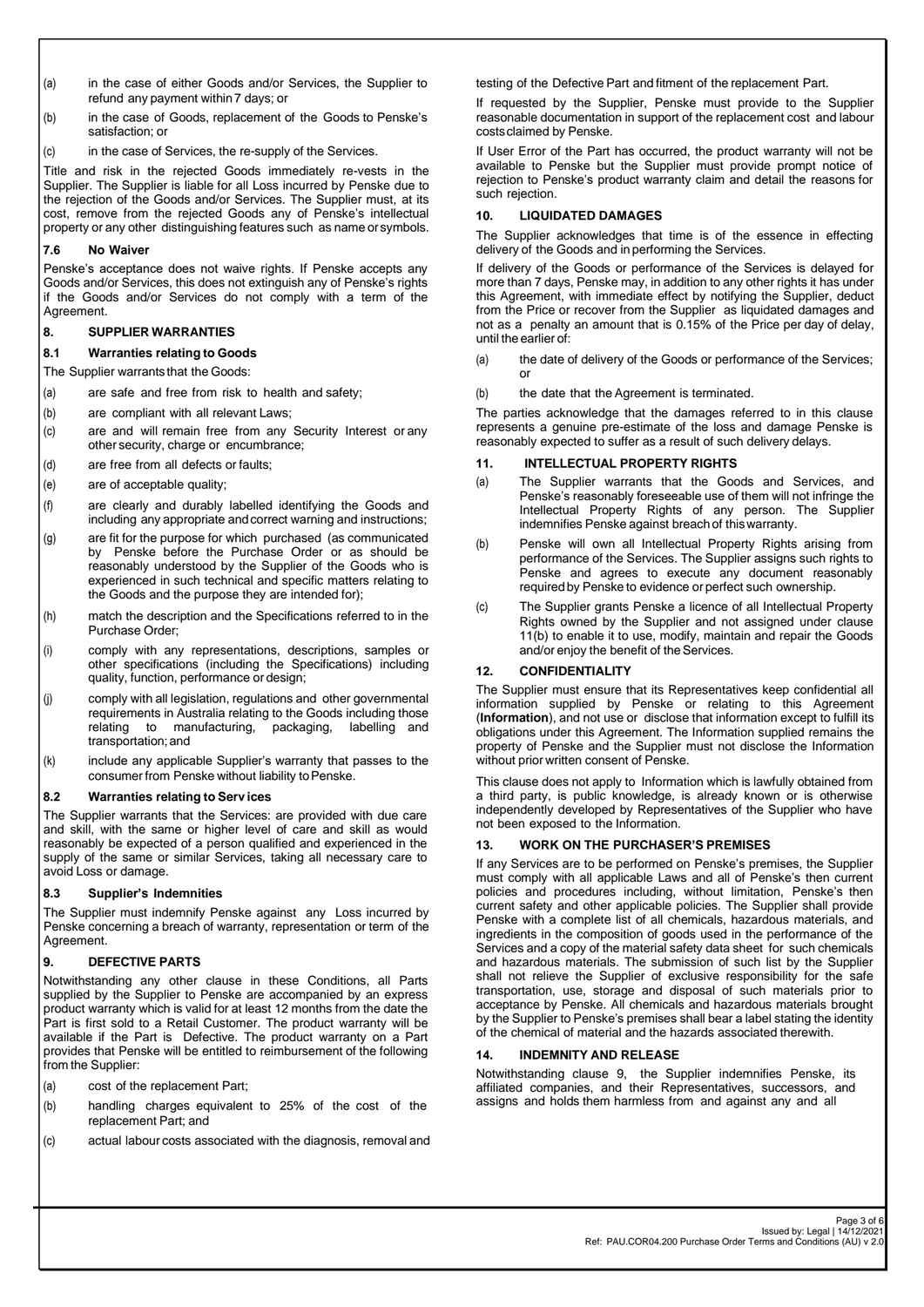claims, suits, actions, liabilities, Loss, judgments or damages, whether ordinary, special or consequential arising directly or indirectly from or in connection with:

- (a) the acts, negligence, omissions or wilful misconduct of the Supplier;
- (b) the Goods or Services supplied;
- (c) a breach of any of the Supplier's warranties or any other term of the Agreement;
- (d) the Supplier's negligent, unauthorised or wrongful acts or omissions with regards to the use or installations of hazardous materials;
- (e) a claim that any Goods or Services supplied to Penske infringe upon or misappropriate the Intellectual Property Rights of another person; or
- (f) a claim of any lien, security interest (including a Security Interest) or other encumbrance made by a third party.

# **15. TERM AND TERMINATION**

# **15.1 Term**

This Agreement shall commence and end on the dates specified in the Purchase Order unless otherwise terminated earlier in accordance with the remainder of this clause 15. Clauses 8, [11,](#page-2-1) 12, 14, 16, 17(c), 19, 25 and 27.8 survive termination of the Agreement.

### **15.2 Without cause**

Penske may, at any time, terminate the Purchase Order, in whole or in part, without cause, upon written notice to the Supplier. Following receipt of such notice by the Supplier, the Supplier shall, to the extent specified by Penske, stop all work on the Purchase Order, and cause its suppliers and subcontractors to stop work. Charges for any such termination of the Purchase Order will be limited to actual nonrecoverable costs incurred by the Supplier which the Supplier can demonstrate were properly incurred prior to the date of termination. In no event shall such reimbursement include anticipated profits for undelivered Goods or unperformed Services.

### **15.3 With cause**

Penske may terminate the Purchase Order immediately, in whole or in part, if the Supplier:

- (a) fails to make delivery of the Goods or perform the Services within the time specified in that Purchase Order;
- (b) fails to replace defective Goods or Services in accordance with these Conditions;
- (c) fails to perform any other term specified in the Agreement; or
- (d) becomes insolvent; files or has filed against it a petition in bankruptcy or an application for winding up; has a receiver, receiver and manager, administrator or liquidator appointed; or makes an assignment for the benefit or creditors.

# **16. THE PURCHASER'S PROPERTY**

All drawings, specifications, artwork, data, material, supplies, equipment, vehicles, tooling, dies, moulds, fixtures and patterns furnished or paid for by Penske, shall be Penske's exclusive property, and shall be used by the Supplier only in performance of the Purchase Order. Such property, while in the Supplier's custody and control, shall be held at the Supplier's sole risk and, upon Penske's request, shall be returned to Penske in the same condition in which it was supplied, normal wear and tear excepted.

The Supplier must not sell, transfer, encumber, part with possession of or create a Security Interest in Penske'sproperty.

If the Supplier breaches this clause by selling any of Penske's property, without limiting Penske's other rights, the Supplier must hold the proceeds from the sale on trust solely for Penske and provide those proceedsto Penske immediately on demand.

Upon the Supplier's breach of this clause, Penske is entitled to be compensated by the Supplier for the full value of Penske's property and all Loss, expense and liability experienced by Penske as a result of such breach.

# **17. SUBCONTRACTING, ASSIGNMENT AND ADVERTISING**

- The Supplier must obtain Penske'swritten consent before it:
- (a) subcontracts any obligation under the Agreement;
- (b) assigns, charges or encumbers this Agreement or any rights under thisAgreement;or
- (c) advertises or publishes anything concerning the Agreement.

### **18. INSURANCE**

During the period of the Agreement, through to and after Penske takes delivery and risk (where applicable) of the Goods and/or Services, the Supplier must, at its own expense:

- (a) maintain appropriate insurance in relation to public liability and product liability with a reputable insurer for at least \$20,000,000;
- (b) maintain appropriate insurance in relation to professional indemnity with a reputable insurer for at least \$5,000,000 and for a period of at least 6 years from the completion of Servicesunder thisAgreement;
- (c) maintain a comprehensive motor vehicle policy for at least \$30,000,000 covering all vehicles owned, leased or hired by the Supplier for the performance of this Agreement;
- (d) maintain workers' compensation in accordance with applicable legislation; and
- (e) insure the Goodswith a reputable insurer for their full replacement cost.

The Supplier must, upon Penske's request, provide Penske with certificates of currency with respect to these insurance policies and noting the interests of Penske.

### **19. RECOVERY OF MONIES**

Any debt due from or moneys payable by the Supplier to Penske whether under this Agreement or otherwise may be deducted by Penske from any moneys due or to become due to the Supplier under this Agreement. Penske is entitled to recover from the Supplier any balance that remains owing after deduction.

### **20. DISPUTE**

- (a) Without affecting the rights of Penske or of the Supplier at law or under any relevant or applicable statute, any dispute in connection with this Agreement must be resolved, at first instance, by discussion between a Representative nominated by Penske and a Representative nominated by the Supplier.
- (b) If the Representatives fail to resolve the dispute, the dispute shall be referred to mediation. The mediator and the process will be agreed upon by the Supplier and Penske.
- (c) Notwithstanding the existence of a dispute, the Supplier must continue to perform its obligations under this Agreement.

# **21. RELATIONSHIP**

The Supplier is an independent contractor of Penske. Nothing in these Conditions constitute any other type of relationship between the parties.

# **22. WAIVER**

A waiver by either party:

- (a) in respect of a breach of a provision of the Agreement by the other party will not constitute a waiver in respect of any other breach; and
- (b) is not effective unless it is in writing, and only relates to the specific purpose for which it isgiven.

# **23. NO LIMITATION OF STATUTORY RIGHTS AND SEVERANCE**

Nothing in this Agreement has the effect of or is taken to have the effect of excluding, restricting or modifying the provisions of any relevant or applicable statute. If it is determined that a word, phrase, sentence, paragraph or clause is unenforceable, illegal or void, then it is severed and the other provisions of thisAgreement remain operative.

### **24. VARIATIONS**

### **24.1 Variation**

Penske may, prior to delivery of Goods or performance of the Services, direct the Supplier in writing to add, omit, amend, supplement or replace any Purchase Order, Specification or these Conditions. The changes then apply to any Agreement as Penske notifies after the date of change.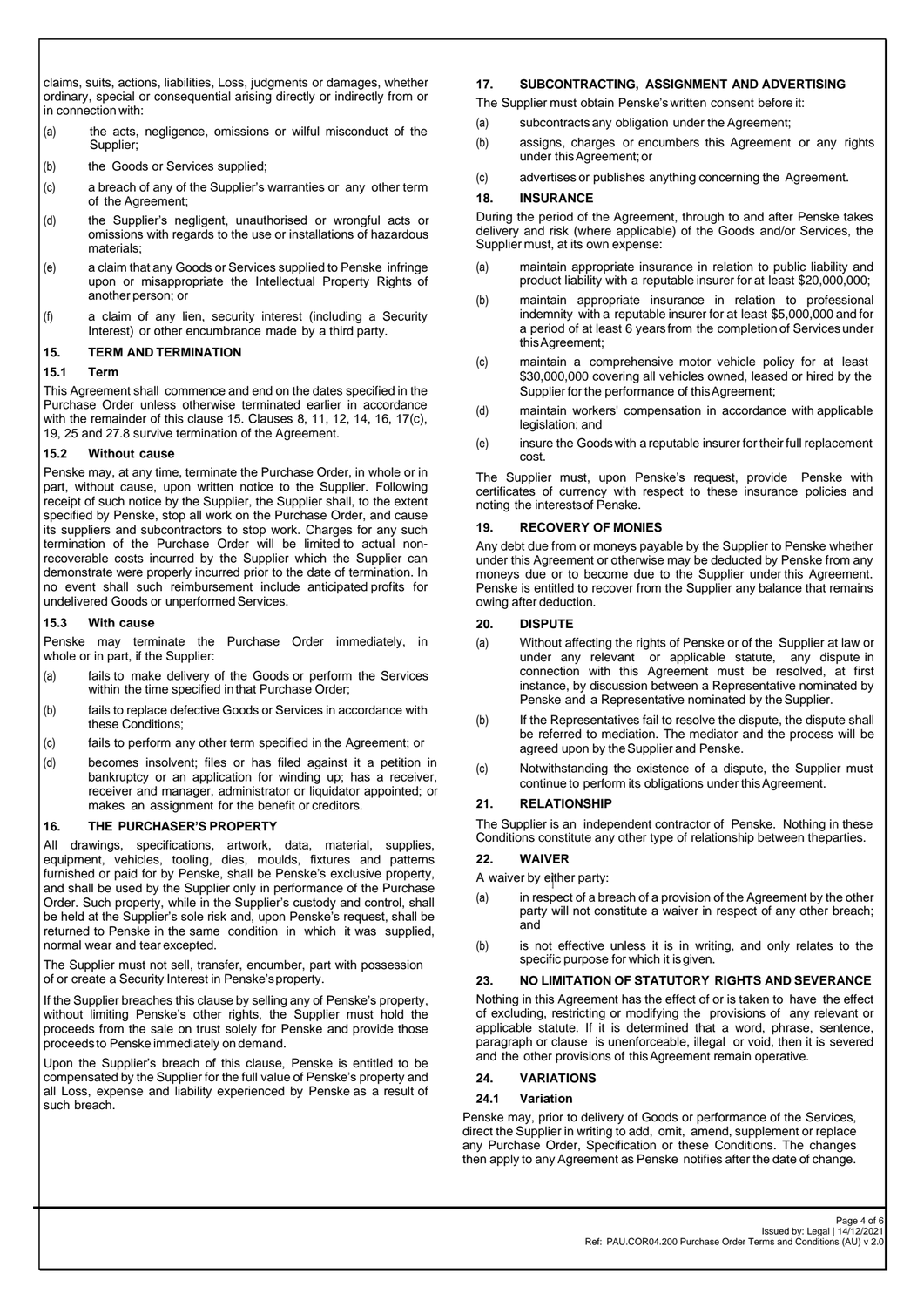### **24.2 Price and Date for Delivery**

Where a direction for a variation would result in variation to the Price or Date for Delivery, the Supplier must immediately advise Penske in writing of the varied Price (which must be determined by the same method of pricing for the provision of the original Goods and/or Services) and varied Date for Delivery. A variation to the Price or a variation to the Date for Delivery is not effective unless it is communicated to Penske in writing and signed by Penske.

### **24.3 Agreement**

If, in the opinion of the Supplier, a direction for a variation is likely to prevent the Supplier from meeting its obligations under the Agreement, it must immediately notify Penske. Penske will decide whether the variation will take effect and notify the Supplier of its decision in writing and may, in its discretion, modify the Agreement to the extent required to enable the Supplier to deliver the variation.

#### **25. PRIVACY**

Penske collects Personal Information for the purposes of performing its obligations under thisAgreement.

By executing this Agreement the Supplier consents to Penske using the Personal Information to perform its obligations under this Agreement. Penske will use that Personal Information in accordance with its Privacy Policy available at https://penske.com.au/compliancelegal/ (**Penske's Privacy Policy**).

The Supplier may contact Penske to gain access to and request correction or amendment to the Supplier's Personal Information.

Penske may disclose the Supplier's Personal Information to:

- (a) third parties that are associated or connected with giving effect to the transaction contemplated under the Agreement and the performance of Penske's or Supplier's obligations under this Agreement; and
- (b) the Purchaser's or Supplier's Related Entities (as defined in section 9 of the *Corporations Act 2001*) which may involve disclosure of Supplier's Personal Information outside of Australia.

Where Penske has been requested to extend credit to the Supplier, the Supplier:

- (c) agrees that Penske may disclose the Supplier's Personal Information to investigate the creditworthiness of the Supplier, including (without limitation), conducting a credit check at any time, making enquiries with persons nominated by the Supplier as trade references, its bankers or any other credit providers (**Information Sources**);
- (d) authorises the Information Sources to disclose to Penske all information concerning the Supplier which is within the possession of the Information Sources, and which is requested by Penske; and
- (e) consents to Penske giving to, and obtaining from, the Information Sources, Personal Information about the Supplier and information about the commercial credit arrangements of the Supplier for the purpose of collecting overdue payments or for notifying other credit providers of default by the Supplier.

The Supplier must not collect, use or disclose Personal Information of Penske's employees, officers, representatives, agents, contractors, dealers or customers in a manner inconsistent with the requirements of the *Privacy Act 1988* (Cth) and must where possible adhere to the principles as set out in Penske's Privacy Policy. The Supplier must indemnify and hold harmless Penske for the Supplier's failure to comply with the requirements in this clause.

# **26. CHAIN OF RESPONSIBILITY**

The Supplier must comply with, and ensure that its Representatives:

- (a) comply with all legislative requirements relating to the Chain of Responsibility Law, to the extent applicable;
- (b) cooperate with Penske and any other duty holders under Chain of Responsibility Law for compliance purposes; and
- (c) comply with Penske's Chain of Responsibility procedures made known to the Supplier and which may be amended from time to time with notice to the Supplier.

To the extent applicable, the Supplier agrees to strictly observe and adhere to all requirements of the Chain of Responsibility Law including but not limited to in respect of vehicle speed, driver fatigue, mass, dimension and loading and vehicle maintenance, and will

provide information and copies of all relevant records to Penske as required, including where such information or records are required for Penske to meet its obligationsunder the Chain of Responsibility Law, or where one of Penske's customers has requested the information or records.

Where Penske requests any system or control to be put in place by the Supplier (including any amendment to an existing Supplier safety system or control) and that amendment is necessary to comply with obligations under the Chain of Responsibility Law, the Supplier will immediately put in place (or amend) such safety system or control, without any entitlement to claim against Penske. The Supplier consents to Penske, with no less than 3 days' notice, undertaking an audit of the Supplier's safety systems and controls for the purpose of determining whether the Supplier is complying with the Chain of Responsibility Law. The Supplier will produce any documentation or comply with any otherreasonable request made by Penske as part of any such audit.

Where the Supplier is collecting, handling, loading, unloading or delivering Goods, the Supplier is responsible for:

- (a) safely loading, unloading and securing the Goods;
- (b) ensuring that any vehicle used to collect or deliver the Goods is roadworthy, properly maintained, not overloaded and does not exceed legislative requirementsfor mass or dimension;
- (c) ensuring that it and any drivers employed or engaged by it or by its contractors hold any necessary permits and licences in relation to the transport of the Goods; and
- (d) ensuring that all drivers employed or engaged by it or by its contractors adhere to any legislative requirements in relation to speed and fatigue management clause.

### **27. ETHICAL BUSINESS**

#### **27.1 Definitions**

In this clause, the following definitions apply:

- (a) **ABC Laws** mean any anti-bribery and corruption laws relevant to the Supplier's performance of this Agreement.
- (b) **Bribe** means any undue advantage:
	- i. promised, offered, given, solicited or accepted;
	- ii. directly or indirectly through or to an intermediary or other person;
	- iii. to improperly influence or reward action, inaction or decision of any person in their business or official capacity.

In this definition, advantage includes anything of value and a Facilitation Payment is considered a Bribe.

- (c) **Facilitation Payment** means a payment made to facilitate or expedite decisions or routine actions by government agencies or Government Officials even where such payment may not be considered a Bribe under local laws or may not otherwise violate local laws. The payment of an official and published fee is not a Facilitation Payment e.g. fee for expediting passport renewal.
- (d) **Government Official** means any:
	- i. person holding, or candidate for, a legislative, administrative or judicial office whether appointed or elected;
	- ii. person exercising a public function;
	- iii. person representing a public agency, or enterprise in which a government has an influence;
	- iv. official or agent of a public international organisation; and
	- v. family member of any of the above.
	- The term Government Official is to be interpreted broadly.
- (e) **Modern Slavery** describes situations where coercion, threats or deception are used to exploit victims and undermine their freedom, including trafficking in persons, slavery, servitude, forced marriage, forced labour, debt bondage, deceptive recruiting for labour or services, and illegal forms of child labour.
- (f) **Personnel** means a party's directors, officers, employees, agents, contractors and their Personnel.

#### **27.2 Penske's values**

The Supplier must ensure it and its Personnel act in a manner which is consistent with the principles contained in: